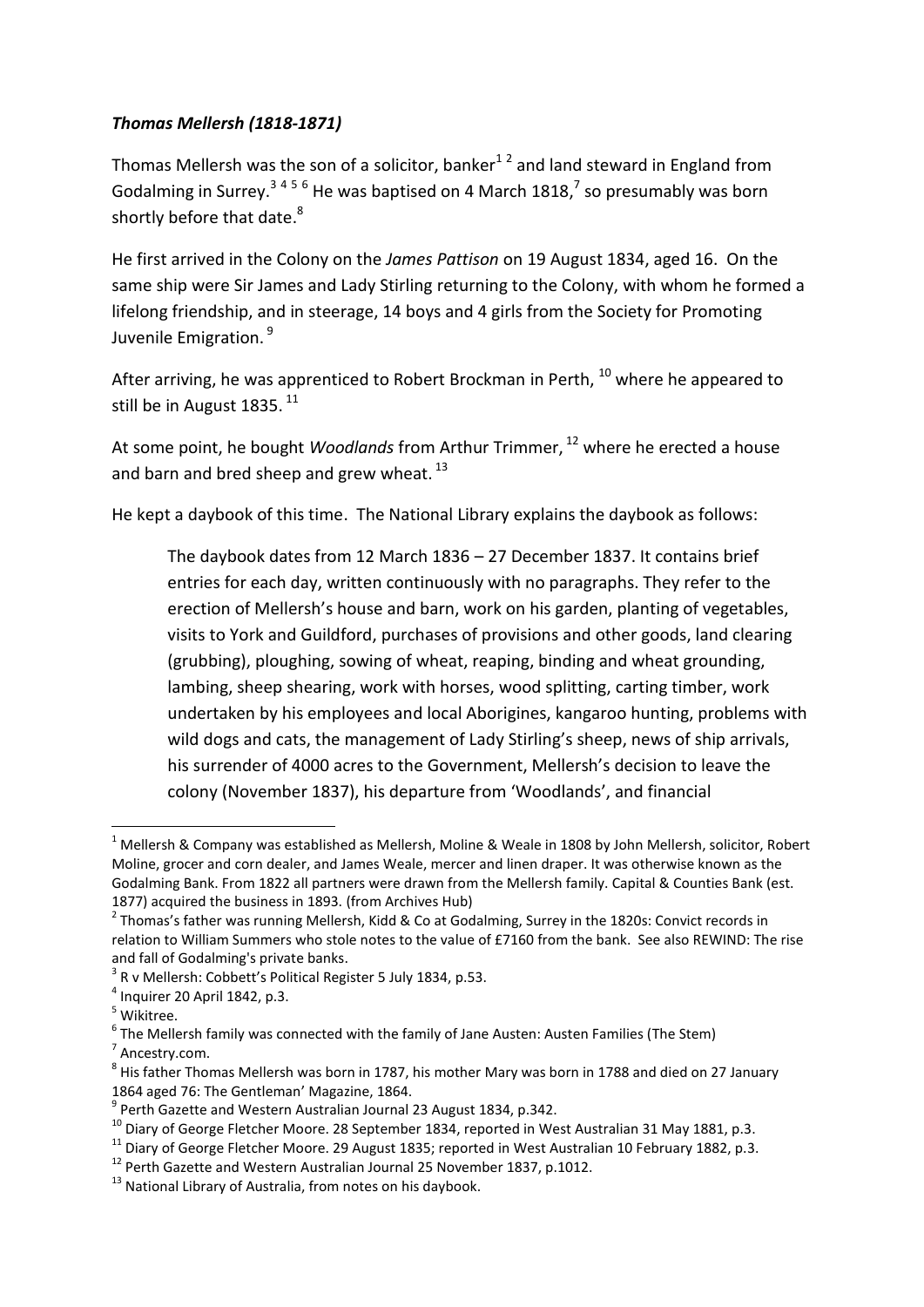transactions. There are frequent references to visits from or to neighbouring settlers, including R. Brockman, G.S. Burgess, G. Elliott, A. Trimmer, Macleod, Mortimer and Knights.

While he was in Western Australia, he acted as the property agent for Lady Stirling, wife of the Governor.<sup>14</sup>

In October 1836, he was reported in the Swan River Guardian as having 5 acres of land under cultivation at York.<sup>15</sup>

In July 1837, Lieutenant Bunbury listed all the farms near York and made reference to Mellersh:<sup>16</sup>

Mellersh – himself, Grindall 2 men 4

This would be a reference to Rivers Grindall.

He was also mentioned in the 1837 census as employing three men on his farm.<sup>17</sup>

In November 1837, Mellersh surrendered 4,000 acres of the property.<sup>18</sup> and also announced that he was "about to leave the Colony",<sup>19</sup> though in the same month, he also purchased a parcel of land of 640 acres in York.<sup>20</sup>

He continued to own the balance of *Woodlands* but left a tenant in charge of the property.  $21$ 

In January 1838, he was staying n the house of Mrs Lyttleton and was robbed of £23 by "a boy of colour named Wm Field".<sup>22</sup>

He departed for England in February 1838 per the *Abercrombie*. 23

While he was away, on his behalf Samuel Burges advertised his farm as being to let (but called it *Oatlands*), "the property of J Mellersh, Esq.". The property was described as "comprising about 4,000 acres of superior pasture land, on which is a good Dwelling House, Kitchen, Barn, Stable, Stock Yard, and an enclosed Garden. Also about eight acres of

1

<sup>&</sup>lt;sup>14</sup> National Library of Australia, from notes on his daybook.

<sup>&</sup>lt;sup>15</sup> Swan River Guardian 27 October 1836, p.14.

<sup>&</sup>lt;sup>16</sup> Bunbury, HW, edited by W St Pierre Bunbury and WP Morrell, Early Days in Western Australia, Oxford University Press, 1930,pp 28-34.

<sup>&</sup>lt;sup>17</sup> Pamela Statham: Dictionary of Western Australians Volume 1, p.228.

<sup>&</sup>lt;sup>18</sup> Being Avon Location A1: Perth Gazette and Western Australian Journal 25 November 1837, p.1012.

<sup>&</sup>lt;sup>19</sup> Perth Gazette and Western Australian Journal 25 November 1837, p.1012.

<sup>&</sup>lt;sup>20</sup> Swan River Guardian 7 December 1837, p.259.

<sup>&</sup>lt;sup>21</sup> National Library of Australia, from notes on his daybook.

<sup>&</sup>lt;sup>22</sup> Perth Gazette and Western Australian Journal 27 January 1838, p.14, 7 April 1838, p.55.

<sup>&</sup>lt;sup>23</sup> Perth Gazette and Western Australian Journal 23 August 1834, p.342.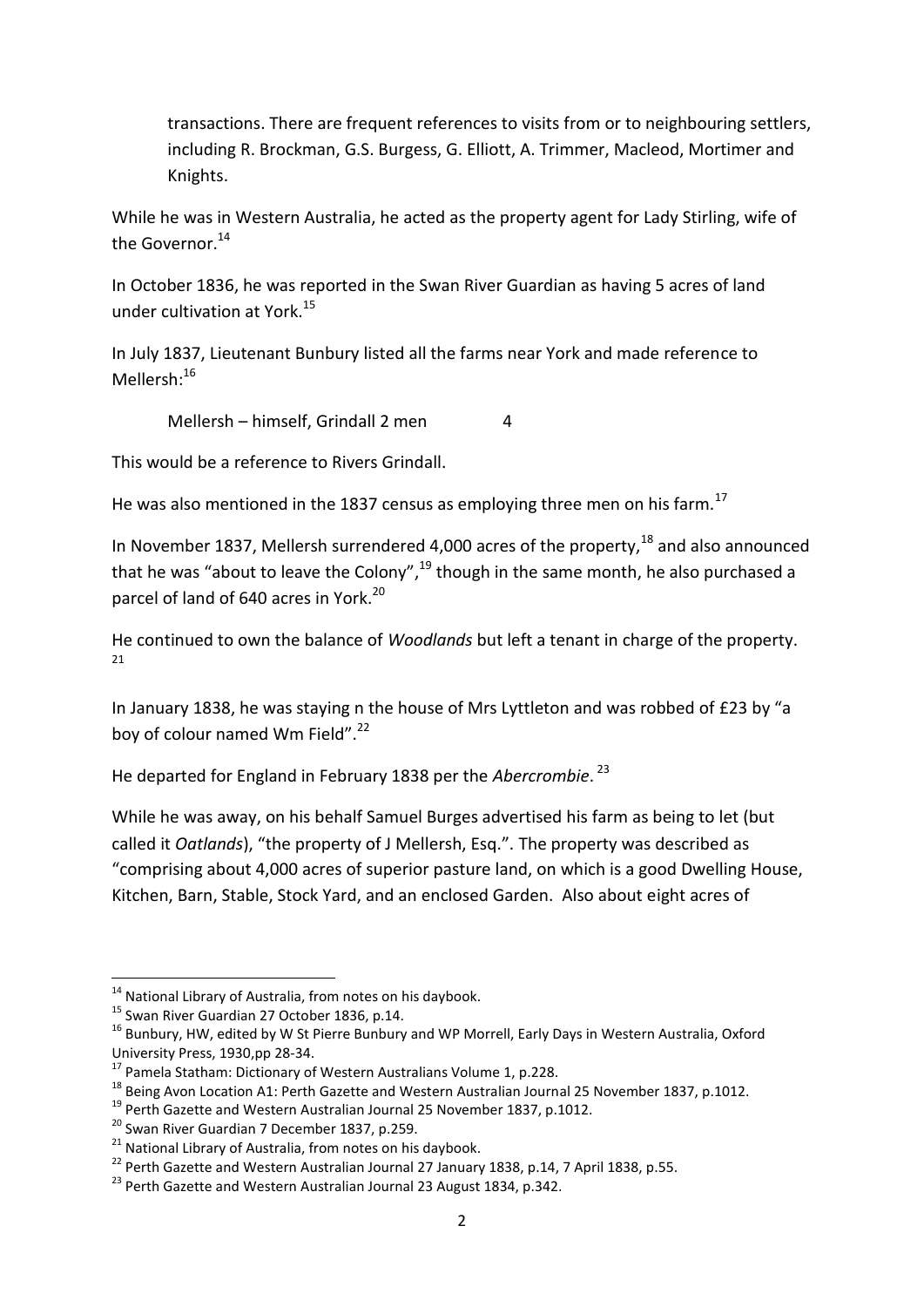cultivated land." The add goes on to offer: "A Flock of 100 Breeding Ewes will be let with the Farm on fourths of the increase". <sup>24</sup>

Mellersh returned two years later, in January 1840 on the *Westmoreland.* <sup>25</sup>

He was noted as being the purchaser of 200 wethers in June 1840, his address being "of York".<sup>26</sup> He also offered some foals for sale and put his address as being *Woodlands*, York.<sup>27</sup>

Mellersh was one of the original committee members of the York Agricultural Society at its first meeting on 3 August  $1840.^{28}$ 

He was also a member of the Agricultural and Horticultural Society.<sup>29</sup>

In September 1840 Mellersh offered two foals for sale putting his address as Woodlands.<sup>30</sup> He auctioned "100 fat four year old wethers" at the York Fair on 4 November 1840.<sup>31</sup>

He advertised his stock and possessions for sale and Woodlands "to be let" on 16 October 1840 in two separate advertisements:

For Sale, A CLEAN mixed Flock or dry SHEEP, of 1200, about 1200 of which are 6 toothed, in the finest condition

50 head of Cattle, consisting of Cows with calves, Steers, Heifers, and 8 Bullocks, in prime order

One half-bred Pony, one 3-year old Filly, one pair 5-year old staunch Bullocks

One new Dray (by Wall), one old Cart, Plough, Harness

A valuable lot of Household Furniture

About 300 volumes of Standard Works, Pictures by eminent artists

Cooking and Dairy Utensils

Agricultural Implements, and various Carpenters' Tools.

1

<sup>&</sup>lt;sup>24 24</sup> Perth Gazette and Western Australian Journal 8 December 1838, p.193.

<sup>&</sup>lt;sup>25</sup> Perth Gazette and Western Australian Journal 23 August 1834, p.342.

<sup>&</sup>lt;sup>26</sup> Perth Gazette and Western Australian Journal 27 June 1840, p.2.

 $^{27}$  Inquirer, 30 June 1841, p.6.

<sup>&</sup>lt;sup>28</sup> Inquirer 12 August 1840, p.73; Perth Gazette and Western Australian Journal 15 August 1840, p.1; Inquirer 19 August 1840, p.1; Perth Gazette and Western Australian Journal 22 August 1840, p.2; Perth Gazette and Western Australian Journal 29 August 1840, p.2; Perth Gazette and Western Australian Journal 13 February 1841, p.2.; Inquirer 17 February 1841, p.3; Inquirer 7 April 1841, p.3.

 $^{29}$  Inquirer 9 September 1840, p.23.

<sup>&</sup>lt;sup>30</sup> Perth Gazette and Western Australian Journal 19 September 1840, p.1; 26 September 1840, p.1, 3 October 1840, p.1; Inquirer 7 October 1840, p.37; Perth Gazette and Western Australian Journal 10 October 1840, p.1, Inquirer 14 October 1840, p.41.

 $31$  Inquirer 21 October 1840, p.45.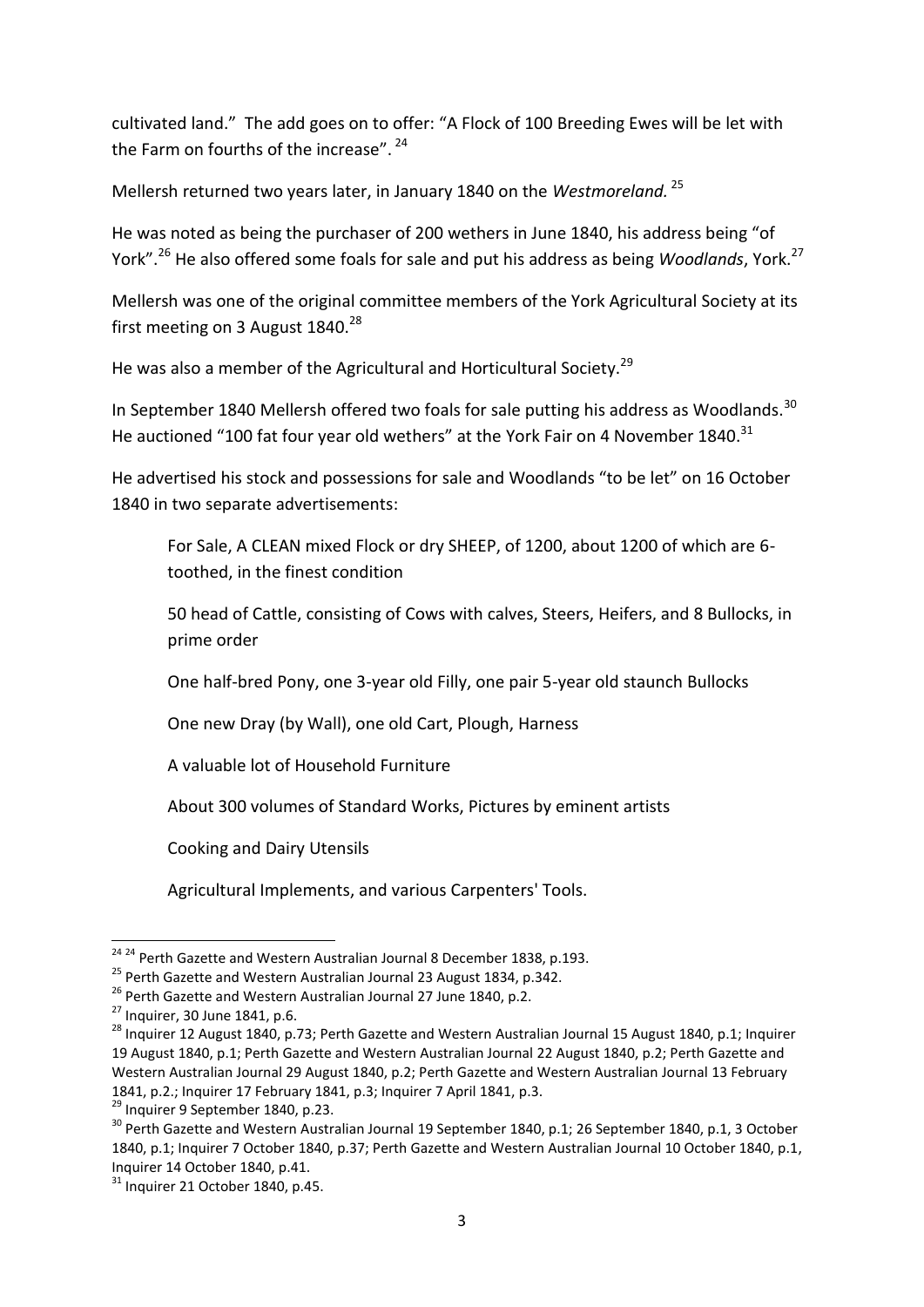The above will be sold on reasonable terms.

Purchasers above £5, approved Bills at 3 months ; above £10, at 6 months. Apply (if by letter, post-paid) to Mr. MELLERSH, Woodlands, York. Oct. 16, 1840

To be Let, THE Farm of "WOODLANDS," containing 4,200 acres, 100 of same enclosed in a ring fence, 60 being cleared and in cultivation, with suitable buildings on the premises, and a vineyard of about 3 acres, enclosed with a substantial 5 railed fence, being stocked with 3000 vines of the choicest sorts, and 200 worked fruit trees, nearly all in full bearing.

Rent taken principally in improvements and keep of cattle, and possession will be given about the 1st of next January.

50 head of Cattle and a flock of Sheep will he let with the Farm if required.

For particulars apply (if by letter, post-paid) to Mr. Mellersh, York ; or to Mr. Lawrence, Solicitor, Perth. Oct. 16, 1840.

On 19 October 1840, Samuel Viveash noted in his diary: "JS $^{32}$  and Mr Onslow bound for the sum of 50 pounds that Robertson keep the peace towards Mr Mellish. Mr M is expected at Bland's in the morning for the like purpose. Disagreeing they were to have fought a duel."<sup>33</sup>

While he was in York, Mellersh met 17 year old Jane Heal the daughter of a settler and former Lieutenant in Her Majesty's Navy Charles Heal. <sup>34</sup> Jane was born in about 1824. <sup>35</sup> Her father was a settler but had died when she was seven,  $36$  "leaving his family in poor circumstances, in consequence of which [Jane] had descended somewhat from that position to which she had been born, but (according to her lawyer in 1842) she had nevertheless retained an unsullied reputation."<sup>37</sup>

To quote the story of Thomas Mellersh and Jane Heal by historian Jessica Barratt in a paper *Breach of Promise* which is on her blog The Dusty Box:

He first gained her affection and then made her a "shameful proposal". She refused him and subsequently cut off all communication. With the help of friends, apologies were made, bridges were mended and courtship resumed. He was permitted to again visit her as an "accepted lover". They wrote letters to each other, went riding

**<sup>.</sup>** <sup>32</sup> John Frederick Smith?

<sup>&</sup>lt;sup>33</sup> Diary of Dr Samuel Waterman Viveash.

<sup>34</sup> Inquirer 20 April 1842, p.3.

<sup>&</sup>lt;sup>35</sup> Rica Erickson, Dictionary of Western Australians.

<sup>36</sup> Inquirer 20 April 1842, p.3.

 $37$  Inquirer 20 April 1842, p.3.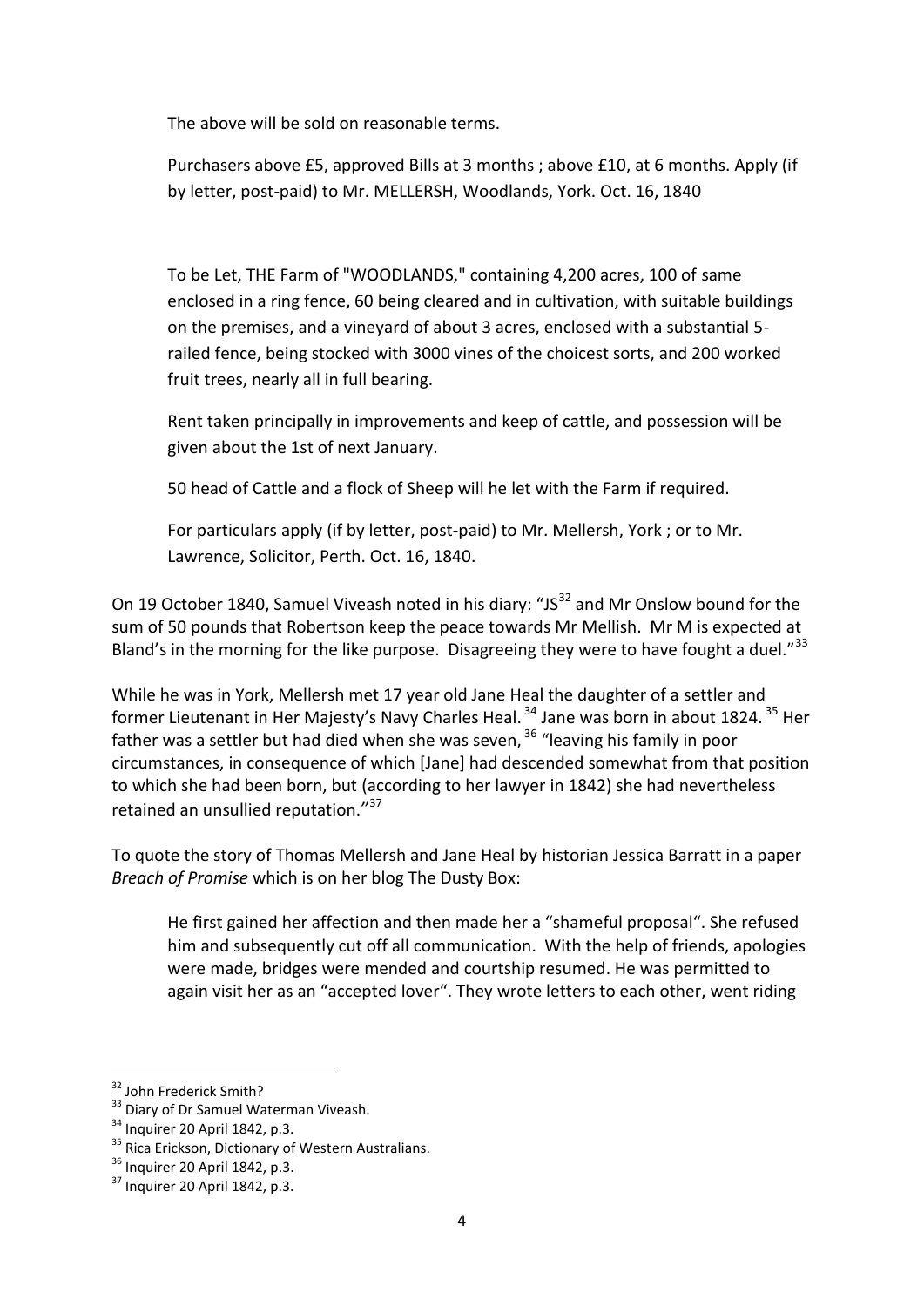together and behaved in such a way as to imply that they were "engaged to be married."<sup>38</sup>

In March 1841, a fire caused some loss to Mellersh. It was reported as follows:

T. Mellersh, Esq., of York, lost property to the amount of £400, from his hay and corn-stacks being burnt. The cause of the ignition is wrapped in mystery — rumour attributes it to the casual falling of a light from a pipe.<sup>39</sup>

In June 1841, Mellersh was still farming at *Woodlands* and offered some horses for sale.<sup>40</sup>

He surrendered location 28 of 3,200 acres due to non-payment of location dues.  $41$ 

However later in 1841, he was living at his home at Woodbridge (near Guildford), and from September to November Jane Heal was living at Matthew Moulton's property at Canning River.

Some of his letters to Jane were produced in evidence in a court case in 1842: <sup>42</sup>

Woodbridge, Nov. 4, 1,841.

My dearest Jane,—After leaving you, I had the pleasure of riding down to Guildford with Mr. Leonard. \* \* I speak with sincerity and truth when I tell you how dreary and cheerless everything appears now you are away, and how anxiously I look forward to a life when everything, I am sure, will be harmony, bliss, and peace. Well, my dear child, after several fruitless attempts, I have succeeded in obtaining a place I think you will be pleased with; the view is so picturesque and beautiful, and the garden now is so charming, that it only wants your presence to render it complete. I mean Mr. [Alfred] Waylen's place but he cannot possibly leave it for six weeks, as he has many accounts to settle, and he then intends to sell by auction all the furniture and other goods : I shall buy everything you wish. I will not speak more on this subject at present, as I shall see you before long—but Mr. Waylen has everything there to make our home happy and comfortable, Of course, I hear a great deal of ourselves, which affords me much amusement, but our promise to each other is quite sufficient to make me indifferent to what others can say. I go down to Perth to-morrow for several days. You had better direct your letters to me at Perth, and remember to write a full account of the way in which you spend your time, what you think and wish, for really everything you can tell me will be very interesting. I shall send a longer letter next week, and a parcel from Perth to you. At present there is so much noise and confusion, that I am obliged to retire to my bed-room to write this, and I am certain your confidence in my unalterable love and fidelity will attribute this brevity to the proper cause, rather than to any disinclination on my part to say more.

 $\overline{\phantom{a}}$ 

<sup>38</sup> Jessica Barratt: *Breach of Promise* on her blog The Dusty Box.

<sup>&</sup>lt;sup>39</sup> Perth Gazette and Western Australian Journal 13 March 1841, p.2.

<sup>40</sup> Inquirer, 30 June 1841, p.6.

<sup>41</sup> Pamela Statham: Dictionary of Western Australians Volume 1, p.228.

 $42$  Inquirer 20 April 1842, p.3.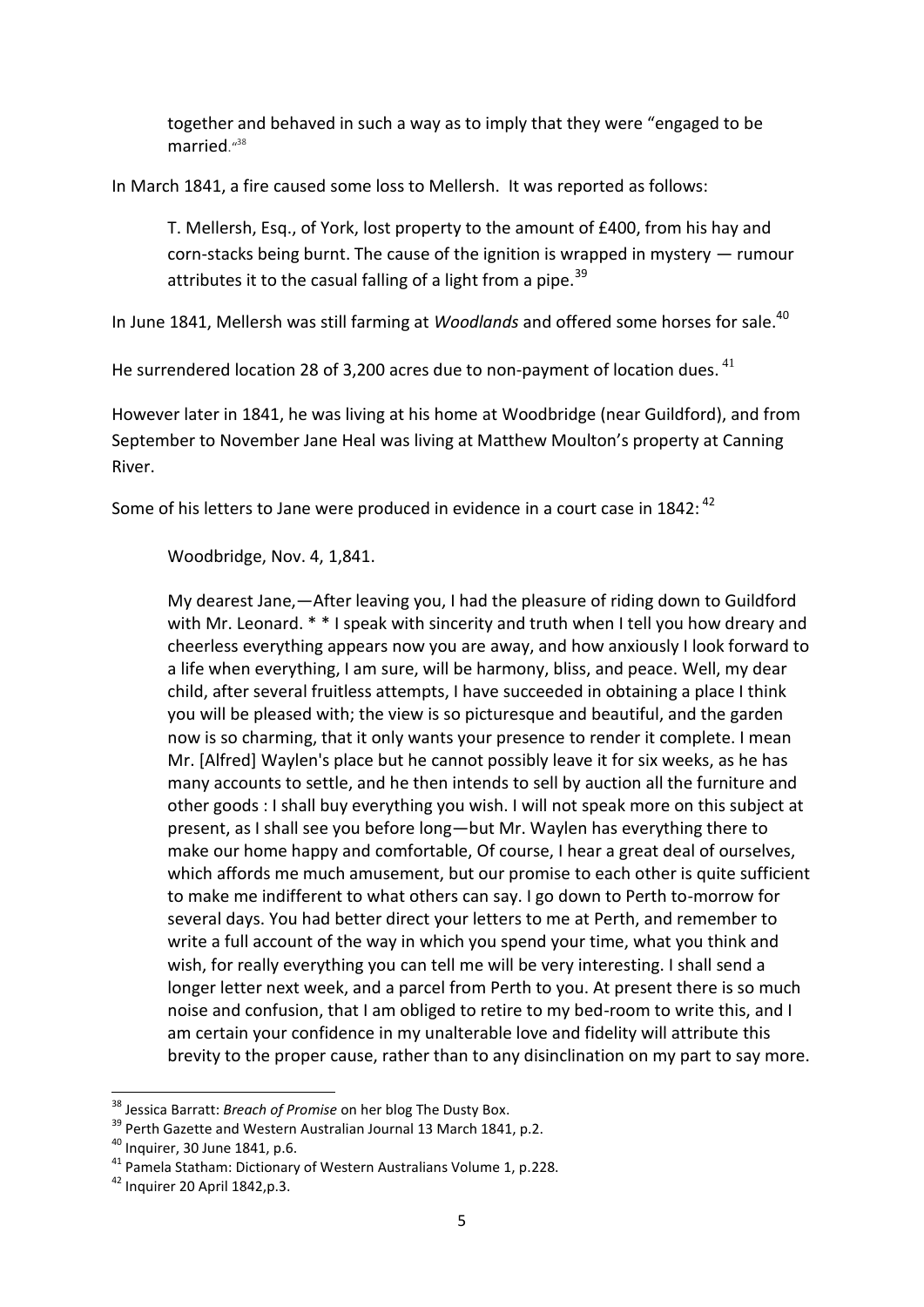My finger still continues very, very bad. How anxious I am to see you—it appears an age already since we parted. Remember me, my dearest, to Mr. and Mrs. Moulton; and with the kindest love, believe me, my dear Jane, Yours most faithfully, T. MELLERSH.

Miss Jane Heal. Guildford, Nov. 10, 1841. Many thanks, my dearest girl, for your very kind and affectionate letter; it afforded me quite an indescribable pleasure to find that we are to meet again so shortly, and I sincerely trust never again to separate. I am glad to hear that you think so well of my arrangement with Mr. Waylen. The rent was to me quite a minor consideration, and nothing could have more strongly evinced the deep and heartfelt interest you take in my welfare than your anxiety to know the rent I am to pay. \* \* The gaiety and dissipation of Perth affords me no satisfaction. It is to me dull, cheerless, and despicable. I am too fond of my home to be contented in a noisy, riotous town, particularly where there is so much jealousy, strife, and party feeling. How cordially do I wish you were near me now, that I might cheer your lonely hours, and study to assuage your pain and grief. I am quite callous to what others may say—my mind is irrevocably made up, and I ever shall consider the day when you place yourself under my care and protection as one of the brightest in my life. I am glad you devote some hours to reading, as the advantage to be derived from study and application will never forsake you, and my knowledge of your mental powers justifies me in believing that they are capable of great improvement. I am sure you will excuse this advice, as it is my wish. So, my dearest Jane, you sometimes think of me. How I should like to know all your thoughts; what can they be ! I hope, with all my failings and blemishes, —and I know they are many,—you find some redeeming points in my character. I am very sorry your head has been so bad; I hope you do not unnecessarily fret about —; pardon my vanity. I have had such a strange and romantic adventure whilst in Perth in search of some unknown fair creature, but it was only a curious desire to know who she was. It appears this girl used to go to the Club and most anxiously inquire when I was coming down, and all about me, from Mrs. Embleton ; but she will not tell me who it is. The poor love-sick thing actually complains of sleepless nights, and, of course, says I am the subject of her dreams. I can partly guess who it is, as I have seen a black-haired girl in Perth who smiles most benignantly and sweetly as I pass. You see what a conceited fellow I am. I have not mentioned it to anyone, but I ought not to conceal it from you. Can you throw any light on the matter? But my own dear Jane will ever possess my heart sole and undivided. I have not been out much, and probably shall still less. I find I am much altered : I am not so gay and merry as I was before I saw you—not that you have imparted a gloomy tinge to my character, but you have thrown a sort of halo around me which constantly and incessantly follows me. How impatiently I waited for my letter yesterday you can well imagine. I was quite furious and passionate at Abraham's long absence, as he was on a visit to his lady ; so irresistible is love, and selfish are we. \* \* I have sent a dress to Mrs. Moulton, which perhaps you will pre-sent with my best wishes for her health and happiness. I inquired everywhere for a silk dress for you, but could not meet with one; so I have sent, I think, one which is very neat and chaste ; it is quite a new French manufacture, and I am sure, on you, will look pretty and becoming. I could not purchase a scarf anywhere in Perth; Mrs. Rogers has abandoned keeping things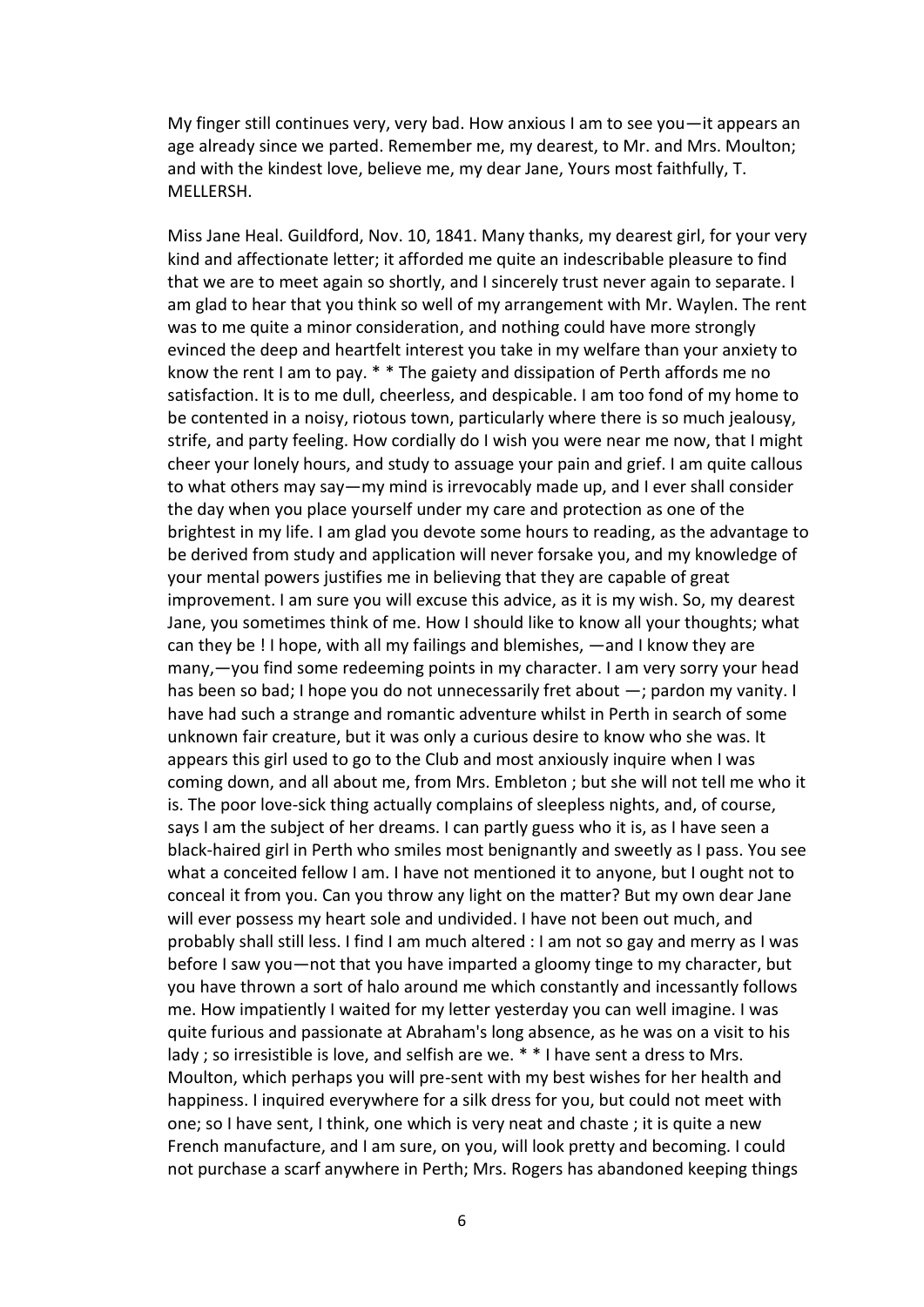for ladies. Now have not I been a good boy for writing such a long letter, although not an interesting one perhaps ; still I know you would give me a kiss for it, were you here—and oh i how truly and fondly I wish you were, dear Jane, words are inadequate to describe. However, it is hopeless to call for you, but your dear image is indelibly impressed upon my mind and recollection. Come down as soon as possible, and how eagerly and tenderly will I throw my longing arms around your neck, and bestow, as an offering of my love, innumerable and sincere kisses. My paper is just out ; so may God protect and watch over you is the constant prayer, my dearest and best Jane, of Yours ever faithfully, T. MELLERSH. N. B — As you have not much to do, and are not liable to be disturbed, I hope you will endeavour to fill a whole sheet, and cross it. I send this kiss [a blot of ink] ; I wish it was more like reality. I am dull and miserable now you are away from me. — Fare thee well, my Jane.

Guildford, Nov. 18th, 1841. My dear Jane,—As I have a few moments to spare now I will occupy them in answering your very kind note, for surely no one has a better claim to my attention than yourself and I joyfully do that which you so much wish and so richly deserve. Who do you mean when you say that you know the misterious girl in Perth. It is really quite incomprehensible to me—after carefully reading again your letter, letter, I am left still in the dark ; perhaps you think I ought not to be so anxious to ascertain, but it is natural to wish to know those who have expressed any partiality for us. Never mind, it is not of much importance to me now, if I continue to be so well thought of by you ; but by the bye, why do you ask whether you must believe all the fondness I profess for you. I was going to accuse you of cruelty and injustice towards me but I cannot use such harsh terms to you—now calmly and soberly look at my past conduct, although I was once unkind—but certainly days and weeks of love, kindness, and repentance ought to wipe off and obliterate that. Some of my early friends in Perth, are now my most bitter enemies, all my views have been altered, my property sold, and lastly my stay in the colony secured, all my dear child for your sake. I do not fora moment regret these sacrifices, but do not let yourself again question my sincerity. I hope I may deserve all a girls devoted love,—I shall be studious to keep it by mild and gentle treatment, affectionate attention and unchange-able attachment and let that love be my beloved Jane's, this is all I ask in return and I think and believe if you were here you would give it. Now, you naughty little puss I am not satisfied with the length of your letter, I do not want to hear news but tell me everything about yourself, I am sure in your quiet, peaceful home and all a week before you there is every reason for writing more, it will much interest me and in the absence of conversation it is the only method of communicating our thoughts and feelings. I have a great deal to do and more to think of, for everything de-pends upon my care, attention and activity. The days appear sometimes so long and dreary, and I pray hourly that the next month may soon pass away when we are, so you promise me, my best and dearest child never to part, can-not you imagine how dear our home will be, how happily and pleasantly the hours will slide by without a look or a word of unkindness. If this is not happiness then good bye to all human pleasure. I saw Sarah the other day at Guildford, and I talked for half an hour to her, she in her manner and appearance much reminded me of you my sweet love, so kind and gentle and then she looked so pretty and interesting that I could not help telling her if I were not already accepted by another I would try to win her, she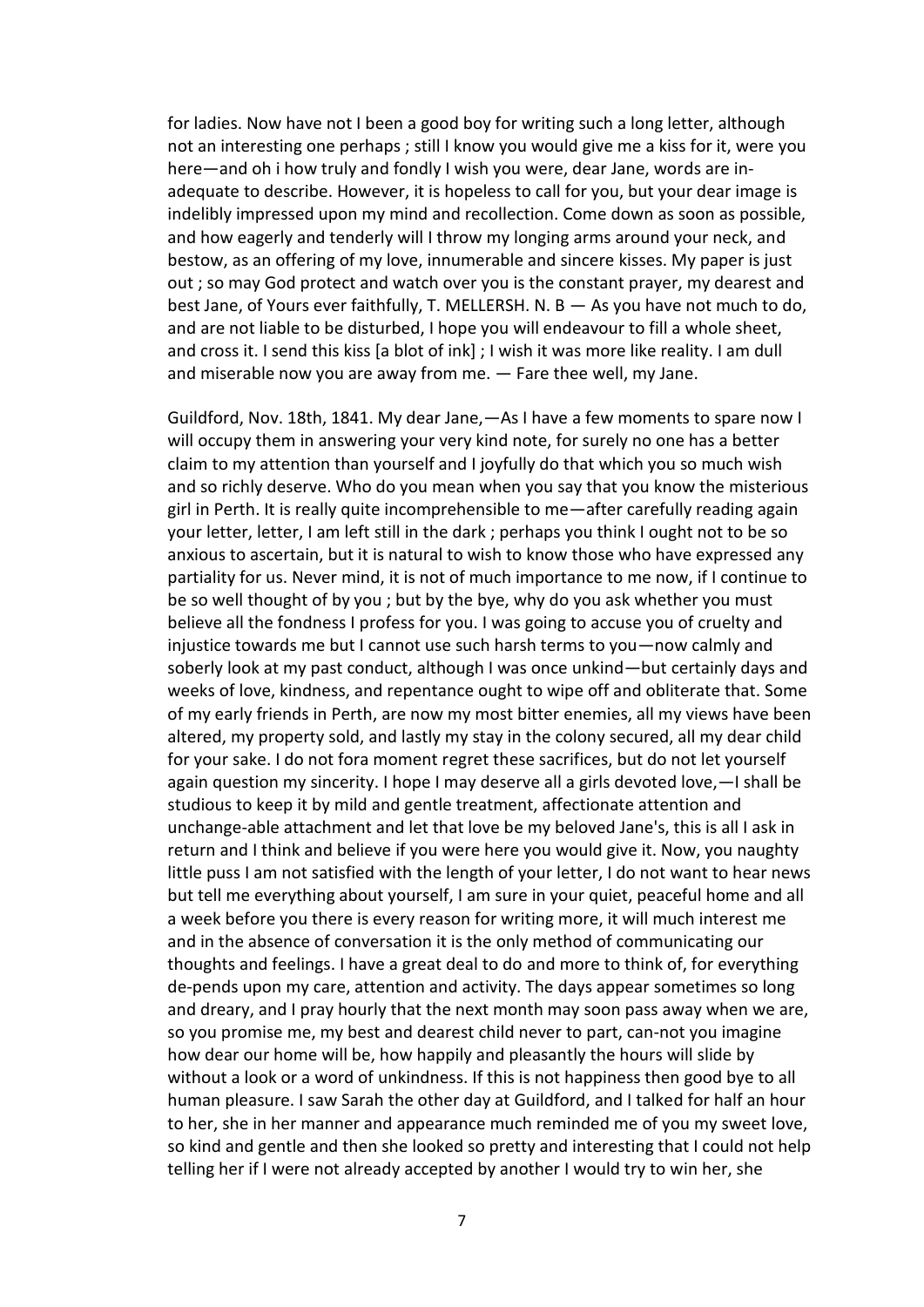smiled most sweetly, thanked me, and said I was very kind, so if you do not soon come down I shall fall in love with her and forget you, Oh, no ! no ! that is now impossible, it is too firmly and indelibly rooted and you would believe every word I say if you knew how fretful I am during the day and how restless at night. I cannot agree with you as to the correctness of the term, particularly when used by a young girl and applied to Mr. \* \* You call him interesting, now I will willingly acknowledge that he is agreeable, good humoured and cheerful, but not interesting if I rightly understand the term, still I am much obliged to you for the comparison, as to the truth of it I do not know, there may he some resemblance but I was not aware of if, yet you like me best—thank you my dear girl, where shall you stop when you come down and when will that be, I have made an arrangement with Mr. Agett, I do not like Perth and many of the people, they all ask why I am so fond of you, I only laugh, sometimes I am obliged to say that which I do not mean. When I get settled I shall buy a gig, then we will drive to Green Mount, how delightful is the idea ! there is nothing new at Guildford that I know of or I would tell you with much pleasure, I must now conclude my dear child but before I stop let me again entreat of you to depend implicitly on my constancy and affection and be quite regardless of what others tell you, that you may my own dearest Jane never regret loving me, enjoy good health, ever possess a contented mind and experience the greatest happiness is the fondest wish and constant hope of yours ever faithfully T.MELLERSH. N. B. Thank you my love for the lock of hair, it will al-ways be valuable to me, I have the other piece, adieu my dearest.

Woodbridge, Nov. 25th, 1841. My dear Jane,—Allow me to express my most warm and unfeigned thanks for your very acceptable letter, a letter which contains all the devoted and fond attachment of which a woman is capable and the force of which I believe only she can feel and know, the sensibility expressed does the greatest honor to your heart and shows most forcibly how strong and fervent is the passion when a girl nobly and disinterestedly loves. Did you write the former part of that letter? The language and style differ so essentially from your usual manner, the ideas are fine and well express-ed and reflect much credit on the writer, I do not wish my best and dearest girl for flowing or elegant language as long as it is kind and sincere, but above all springs from the heart. When you are answering a letter remember to have your correspondent's letter before you in order to answer it carefully, I observe many things I say pass unheeded by. I saw Sarah on Sunday last and I do not think I passed a hasty and precipitate opinion upon her person, manners or conversation, what you are going to do when we meet I really cannot say but I suppose briefly to give me a kiss for being so volatile and how anxiously I long and pant for that my bosom alone can tell ; and then you are so soft and tender in your mode of kissing, Oh ! dear child, the very thought maddens me! I am now going to take upon myself the arduous end difficult duties of an instructor find if a word too severe or apparently cold should escape me let me ask your forgiveness and implore you to use forbearance, charity and love, for pray do believe me my dearest that I am actuated solely by a desire for your future tranquillity, happiness and welfare. In order to secure this listen patiently to what I am about to say and think long and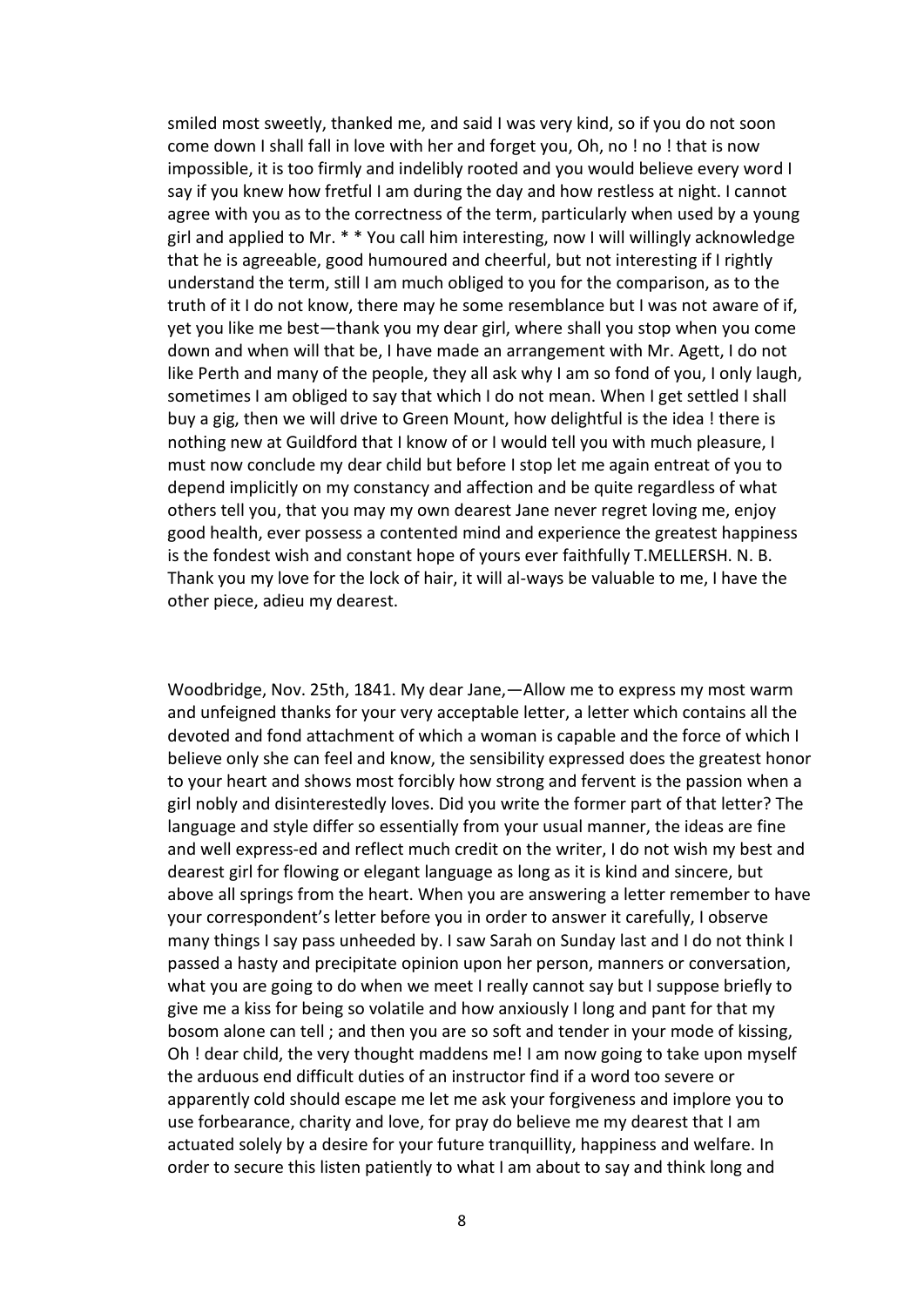frequently. It appears that your Mama wished you to go home and you objected on my account that is you could not bear the idea of separating from me and leaving me to misery, hopeless-ness and sorrow at your absence. Undoubtedly by going to England and being admitted into more refined and polished society than you meet with here would tend much to the improvement of your manners, mind and person; that you would lose much of your sincerity and frankness no one who possesses any knowledge of the world and mankind will deny. Such being a concise and perhaps imperfect view of the case it remains with you to decide what course to pursue, I have no right to use unlimited control over your actions nor do I wish to be selfish or despotic, we are going to take the most hazardous and important step through life and you ought to give the subject calm end unbiassed thought ; you are still young and might meet with someone handsome, richer, and more engaging than me ; when young people have a reciprocal affection and have congenial habits, tastes and ideas, it is cruel and inhuman to separate them and I have seen much very much to love and revere, nothing to dislike. Affectionate in your manner, warm in your feelings and pretty in your figure, my dearest Jane might meet with some one besides your poor lover, who your vivid and romantic imagination now paints in the most captivating colours. Judging from your words I believe you now to love, respect and admire me beyond any one you know and with all the fervid devotion and determined resolution of a young warm hearted girl, but my sweet and dear child would your heart undergo the severest test of a woman's sincerity, be in the company of gay accomplished and perhaps handsome young men (it is useless to look for such in Swan River) and then cling to me, if so Jane I am not at all surprised at your refusal and your language to your mother; I feel confident as far as I am concerned of our happy and contented lot gaining in the love of each other that which the world may refuse us, but my dearest girl the world cannot deprive us of our hearts and souls. Now what do you say, will you take me such as I am and for ever, and when I hear from England you will recollect my promise, I wish I could only see you only for one day, this is even refused me and trying and hard as it is I must wait until you come down. You wish me to come and stop with you, Oh ! you dear kind thing how shall I ever be able to repay you for all your fondness. I must stop—-- is just come in, he is very courteous to me now, I saw ——on Sunday, the first time for nearly a year, what a change! I studiously avoided her, such a train of unpleasant recollections overtook me that I almost ran after your sister, \* \* I can now proceed again. The inexorable hand of fate prevents me from accepting your invitation so unrelentingly and unpitying is fortune. When you go home I shall be in the midst of business and turmoil, Mr. Waylen's goods will then be sold, my house will be in a sad state of confusion, how much I wish you could then be there to assist, and finally -—— will be constantly shipping goods to me in larger boats; so you see my dearest girl it is not the want of inclination but necessity compels me to reluctantly refuse. You wish to know how I spend my time, really it is a difficult question to answer even to you, sometimes in reading, writing, taking solitary walks, when I miss my former pretty companion, and smoke a little ; you know what a mischievous fellow I am, so I told Miss—------, I think her name is that, there was a letter of importance for her at the Post Office as she was anxiously expecting one from York, the girl in a terrible state of uneasiness sent over and you may imagine her disappointment when she found out the— of my statement. Mrs.—---has been here lately and when I have been sunk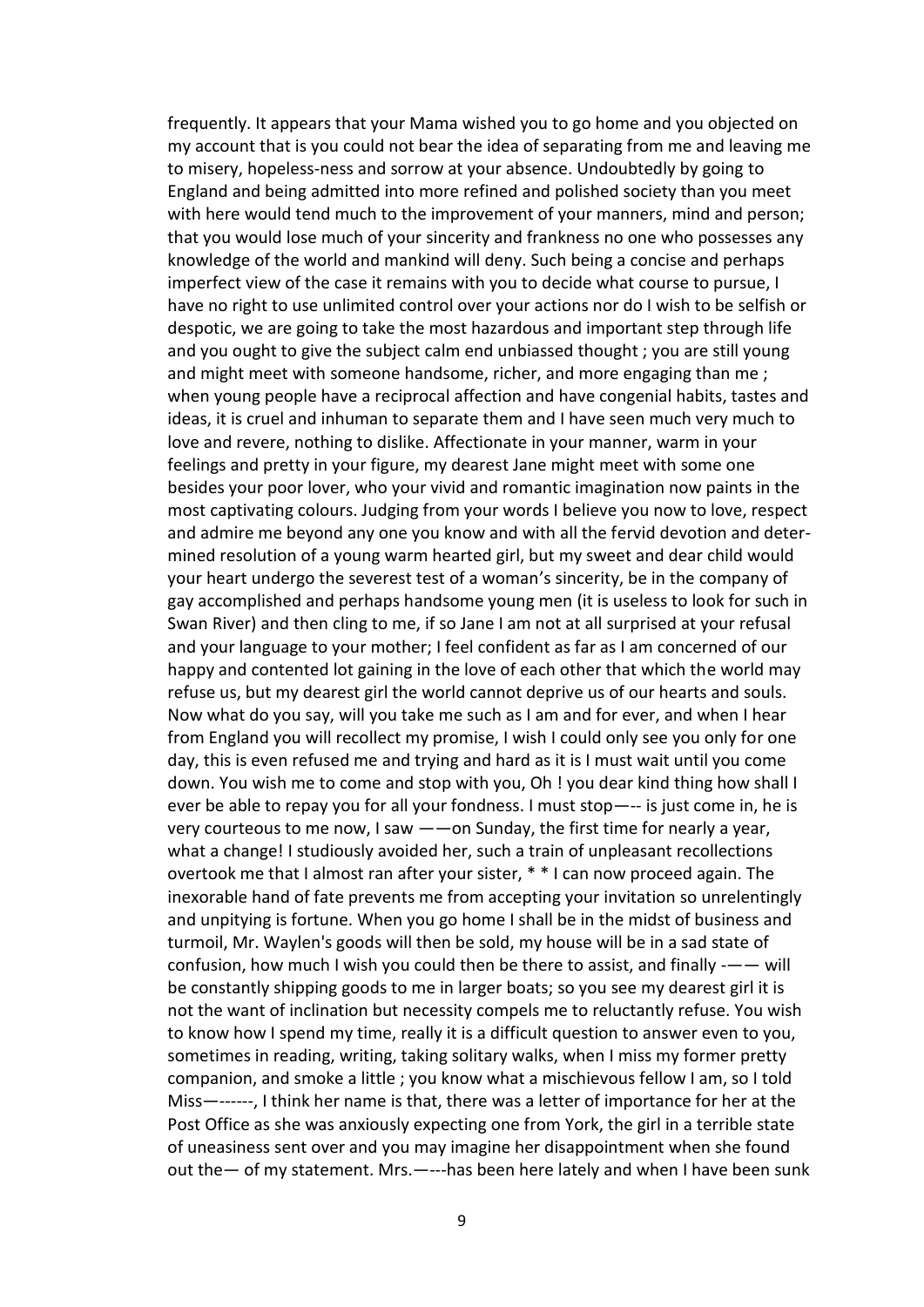in some pleasing reverie about you she comes in her troublesome manner and disturbs me, really I cannot be commonly civil to her. .... .. how much I wish we were together at this moment, the companion of my walks and the sharer in all my joys and troubles. Jane my best beloved shall we be happy? I firmly and conscientiously believe so, if we really love we must inevitably be. I do not think you treat me well in writing, you complain of the shortness of my letters but ask an impartial person, why My dear Jane, is one sheet of mine more than in two of yours. Mind you write longer next time, I cannot do more than repeat my best wishes for your happiness and I again promise a continuance of my never changing love, believe me my dearest, and only love ever to be till death. Yours very faithfully T. MELLERSH. N.B. So desirous am I of again seeing you, if I can possibly come for a few days, will you promise to be at home next Sunday week, that is the Sunday after next. I think you say in your letter you will be at home about that time, I will be there about the middle of the day. Tell me in your next letter which as the last must be very long, shall you be glad to see me, and will you give me a kiss, yes, I know my Jane would give me anything I asked for, good bye, My own dearest Jane, may we be happy and ever love.

Dearest Jane, — I return the tea I borrowed, and you will be pleased to return Mrs. Moulton my best thanks. You think, it advisable to write to my father. This I will do, but in the meantime I must remain in a state of suspense, single, lonely, and wretched. No! this is impossible, and, whatever resignation you may possess, I am sure my patience would be quite exhausted before I could receive an answer from home. I must have you, right or wrong ; so it is of no use for you to be so alarmed. When you possess all my heart and soul, it is needless again to assure you that my time shall be devoted to your comfort and happiness. Surely you ought to do something for my sake. I have never said that my father would object, to such a connexion ; on the contrary, if you prove, as I am sure you would, kind, attentive, and affectionate, he would not throw any objection in our way. Why I wait to hear from you is because you are more able to make any suggestion which would tend to our mutual happiness. Believe me ever to be very faithfully yours, T. MELLERSH. N.B.—I have availed myself of your kindness, but I am afraid you will have some difficulty—I did not think you would value such a trifle so much ; but I dare say you will forget me shortly, and then destroy it, but perhaps I have refused others this very trifle. Answer this, as I am anxious to know your thoughts and withes. T. M.

For some time there were no letters. Then Thomas wrote the following:

Guildford, Feb. 25, 1842. My dear Friend, — My long silence had no doubt much surprised you, and I dare say you have attributed it to cruelty and neglect; but in reality I have been thinking well and frequently of our intended engagement and after mature and anxious consideration, I have, in justice to your prospects and my feelings, come to this decisive resolution—that as some months must yet necessarily elapse before I can have letters from my father and the probability of his then withholding his consent and positively refusing our union, on pain of his eternal displeasure, it is prudent and just that our acquaintance should cease. You cannot suppose that I do not feel the pain of this course as well as yourself after our intimate friendship, which has made me thoroughly acquainted with your many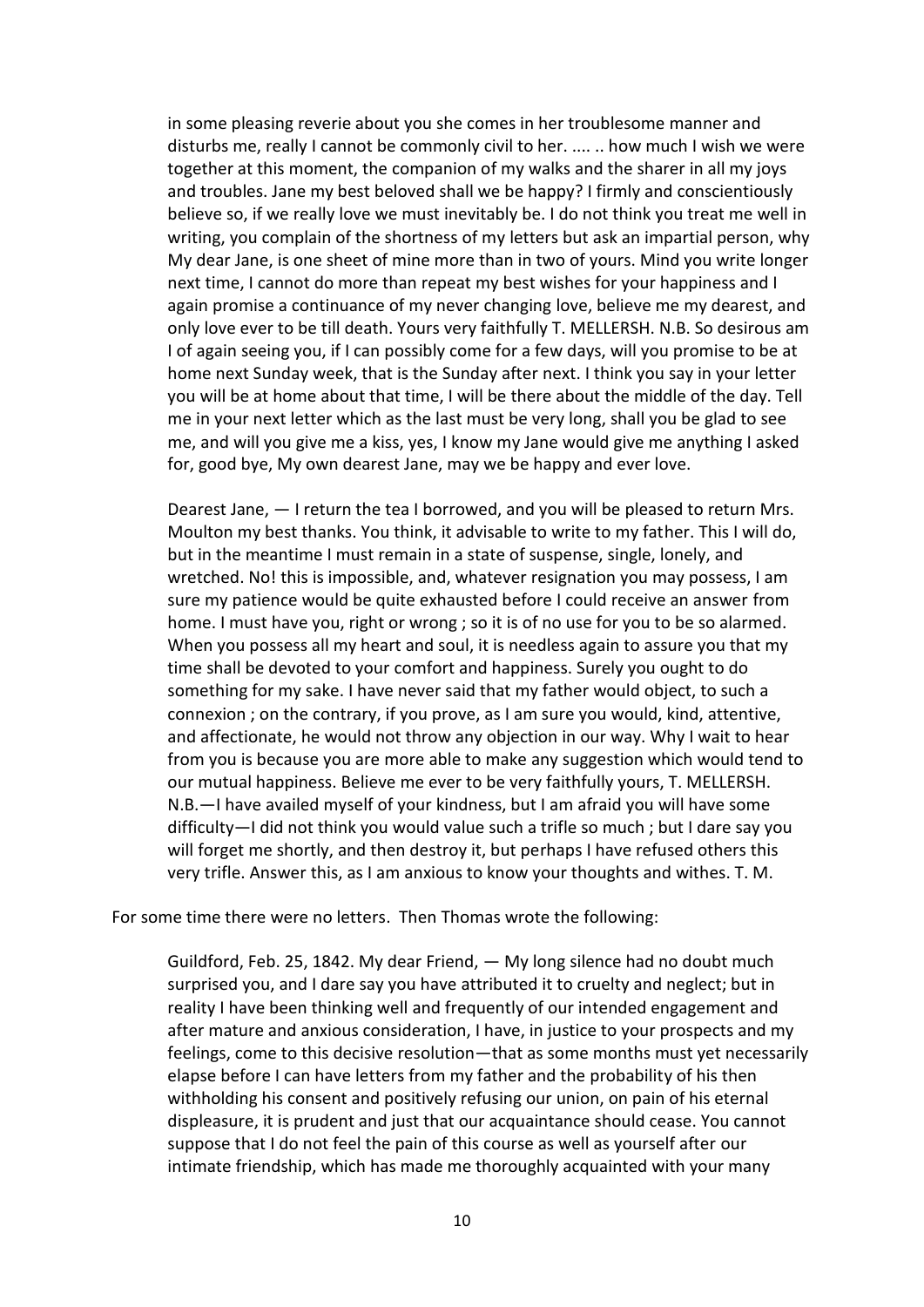excellent qualities, and having brought yourself now to bear a separation, it would be dishonourable in me again to renew our correspondence and intercourse. It will always afford me pleasure to bear testimony to your kindness of heart, goodness of disposition, and rectitude of conduct which I have observed in you during our unfortunate attachment and I shall always believe you are capable of being, my once and still dearest friend, one of the most devoted and affectionate wives ; and I can now only pray that you may meet with one who will prove worthy of your hand and heart. I shall often perhaps hear of your movements, and trust your life may be happier than mine appears likely to be; it has as yet been one series of vicissitudes and disappointment. As to what others tell you about me I care not one straw; I am too proud and callous to the opinions of the world to feel what others say but you at least will judge from my past conduct, and your own knowledge of my character. You will be as harsh and severe as others, probably, when you read this, but mark me, Jane, hereafter you will thank me for what I have said and done. I have formed no other connexion—my heart is even now lost, but I must forget the person who holds it. Trusting you will be happy and blessed with another's love dearer than Your unfortunate friend and well-wisher, T.MELLERSH. Fare thee well.

Initially, Jane took no further steps but then she learnt that Mellersh was "endeavouring to blast her character".<sup>43</sup> She then then commenced legal proceedings against Mellersh for breach of promise of marriage and claimed damages of £2,000.

Mellersh wrote one more letter:

Before matters are gone too far—before all hopes of re- conciliation are extinguished, I implore you to let me see you for a moment at Mrs. Chauncey's. We may satisfactorily arrange this heart-rending business, and save you and your family from experiencing the consequences which necessarily must ensue from the dreadful disclosure. T. M. To Miss Jane Heal.

To quote Jessica Barratt again: <sup>44</sup>

The breach of promise case was the first in Western Australia and "excited considerable curiosity." The Civil Court was crowded with people eager to hear the details and revel in the gossip of the letters which they thought "would afford the richest amusement".

The evidence in the case is well summarised by Jessica Barratt:<sup>45</sup>

By presenting the letters in court, Jane's counsel showed the jury that there was an agreement in place and that Thomas was not obligated to request permission from his father. They also argued that the letters and Thomas's conduct proved that he was acting out of vanity and had no sincere affection for her.

**.** 

 $^{43}$  Inquirer 20 April 1842,p.3.

<sup>44</sup> Jessica Barratt: *Breach of Promise* on her blog The Dusty Box.

<sup>45</sup> Jessica Barratt: *Breach of Promise* on her blog The Dusty Box.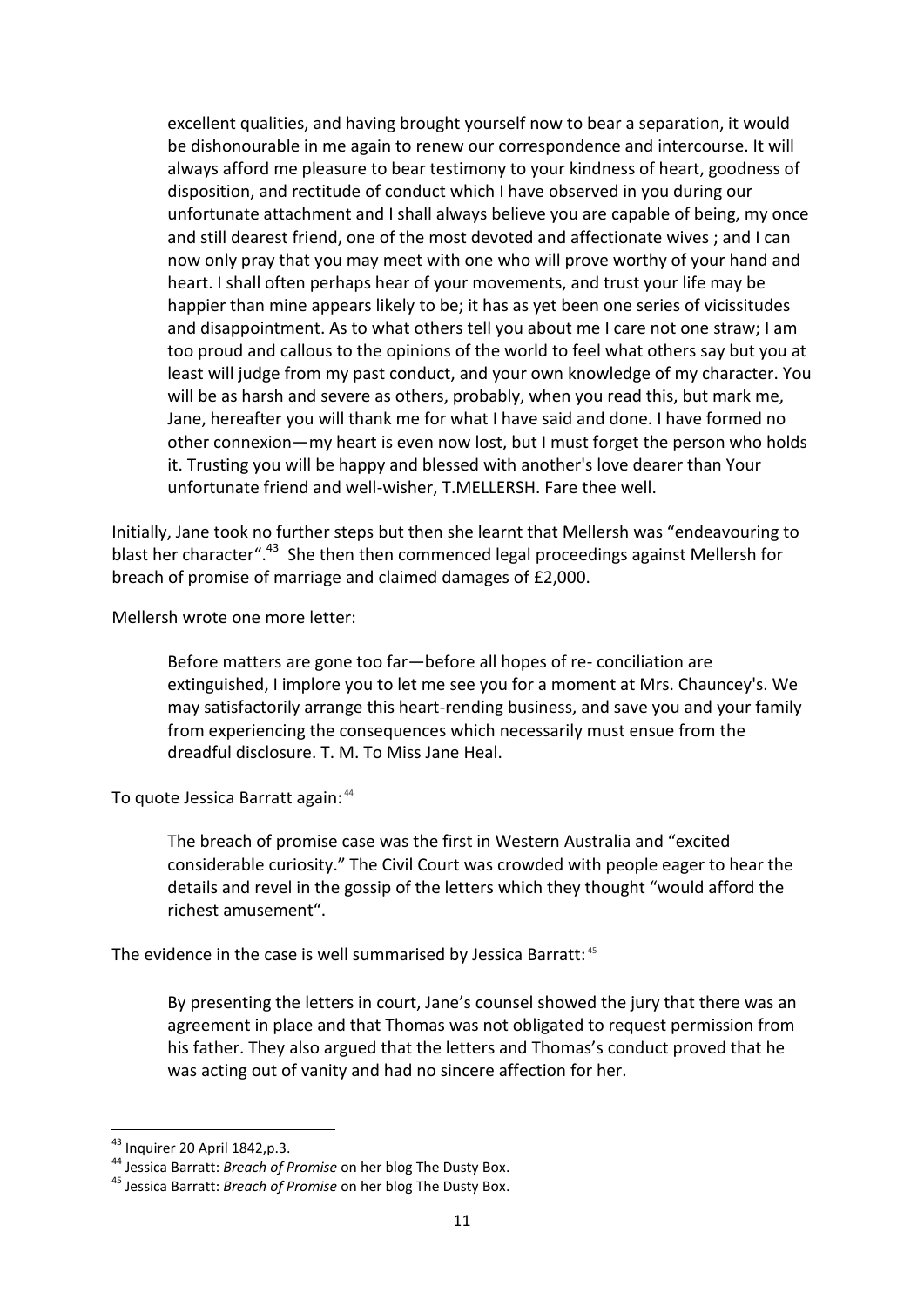At the very time the letters were written defendant was laying wages with his friends that he was not in earnest, but making a fool of the girl.

Oral evidence for Jane's case confirmed that her conduct was not "indelicate" and nor was she "addicted to drinking" as Thomas claimed. Other conversations were recalled which made Thomas look duplicitous in nature. On the one hand he was looking for properties for a married couple while on the other hand he was taking bets that he would not be married within five months from December 1841.

Thomas's counsel put forward evidence to show that Jane's reputation was not as good as it was made out to be and that she was "unworthy of the affections of a man of honour." They essentially described her as a charlatan; acting one way in the presence of Thomas while another way in the presence of others.

It was also clear that Thomas chose to end the relationship because he was influenced by his friends who were said to have warned him of the "real character of the girl". Jane supposedly liked to have a drink, was at times rude to her mother, had a temper and was once heard swearing when she cried out with respect to a drifting boat, "Damn it, don't let the boat go. "

Mr. F Whitfield was called who deposed that up to the time of his leaving Guildford, now two years ago, the character of the plaintiff was very bad so far as low habits, and the use of low language was concerned.

While Jane had claimed £2,000 in damages, the Jury awarded her £75.<sup>46</sup>

After the case, the Crown then prosecuted Mrs Heal, Jane's mother, for perjury. The jury brought in a verdict of not guilty.<sup>47</sup>

On 22 June 1842, he advertised for a servant for his property *Garden Hill* at Guildford. And in March 1844, he advertised sheep for sale at Guildford. <sup>48</sup>

Then in May 1845, he was back at *Woodlands* as he advertised for labour in York.

Jessica Barratt comments: 49

At some point Jane joined him. They did not marry but chose to live together and in 1845 a daughter was born. They named her Fanny Sarah Heal.<sup>50</sup>

Mellersh also attended the York Agricultural Society meeting in June 1847. In 1848 he employed a Parkhurst lad as a farm servant, and in October that year he advertised the sale of sheep at York, and his farm *Woodlands* to let. <sup>51</sup>

 $\overline{\phantom{a}}$ 

 $46$  Inquirer 20 April 1842, p.3.

<sup>&</sup>lt;sup>47</sup> Perth Gazette and Western Australian Journal 2 July 1842, p.2.

<sup>48</sup> Pamela Statham: Dictionary of Western Australians Volume 1, p.228.

<sup>49</sup> Jessica Barratt: *Breach of Promise* on her blog The Dusty Box.

 $50$  Tribalpages for the Mellersh family says Fanny was born in 1849 and died in 1899.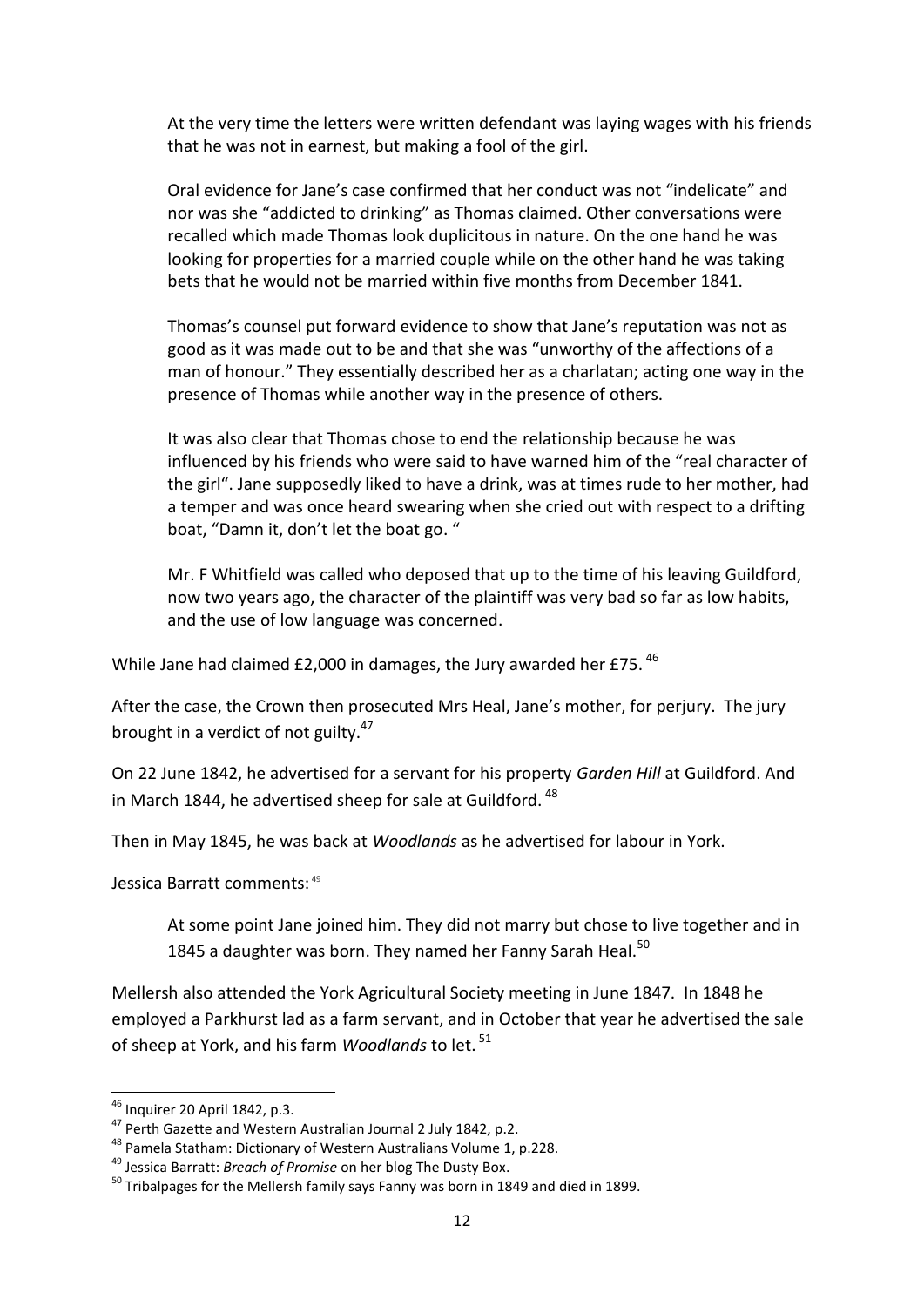Mellersh left the Colony in 1849, and in May he was in the unclaimed letters list.<sup>52</sup>

What happened from then on in his personal life is related by Jessica Barratt as follows:  $53$ 

A year later he married Harriet Sophia Shotter, the daughter of a yeoman who lived near his hometown of Godalming in Surrey. It is not known where Jane and Fanny resided during this time but it would seem they stayed in Western Australia with their extended family.

Thomas and Harriet had two daughters, one of whom died in infancy. In 1861 Harriet died at the young age of 31. Thomas remained in England. He had retained his properties in Western Australia and continued his connection with the colony by becoming a member of the Western Australian Association in London. Throughout that time he most likely continued corresponding with Jane and his daughter, Fanny.

The reasons why he could not marry Jane in the 1840s were much too strong to overcome. By the 1860s, and having already been married once, it would appear that those reasons no longer mattered.

Along with Captain James Stirling, Captain James Mangles, Captain Henry Sanford and other former colonists, Mellersh was a member of the Western Australian Association set up in London in 1860.

To resume Jessica Barratt's story: <sup>54</sup>

On 5 January 1862, Jane and Fanny left Perth and sailed on the 'Gloucester' bound for London. The journey took three months and one month after their arrival, on 3 May 1862, Thomas and Jane were married in All Saints Church in St Johns Wood. Witnessing their union was another settler, Charles Wittenoom, as well as their daughter, Fanny.

In the marriage register, Mellersh put his occupation as "retired settler".

Almost three months' later, notice of the marriage was placed in the Perth Gazette which included Mellersh's address at the time, being 12 Acacia Road St John's Wood.<sup>55</sup>

In 1863 Mellersh took part in discussions about the continuance of convict transportation to Western Australia.<sup>56</sup> He took shares in a company to explore the prospects for a steamer between Fremantle and Champion Bay.<sup>57</sup>

 $\overline{a}$ 

<sup>&</sup>lt;sup>51</sup> Pamela Statham: Dictionary of Western Australians Volume 1, p.228.

<sup>&</sup>lt;sup>52</sup> Rica Erickson, Dictionary of Western Australians.

<sup>53</sup> Jessica Barratt: *Breach of Promise* on her blog The Dusty Box.

<sup>54</sup> Jessica Barratt: *Breach of Promise* on her blog The Dusty Box.

<sup>&</sup>lt;sup>55</sup> Perth Gazette and Independent Journal of Politics and News 25 July 1862, p.2.

<sup>&</sup>lt;sup>56</sup> Inquirer and Commercial News 22 August 1860, p.2; Perth Gazette and Independent Journal of Politics and News 24 August 1860, p.2, 17 April 1863, p.3; Inquirer and Commercial News 22 April 1863, p.3.